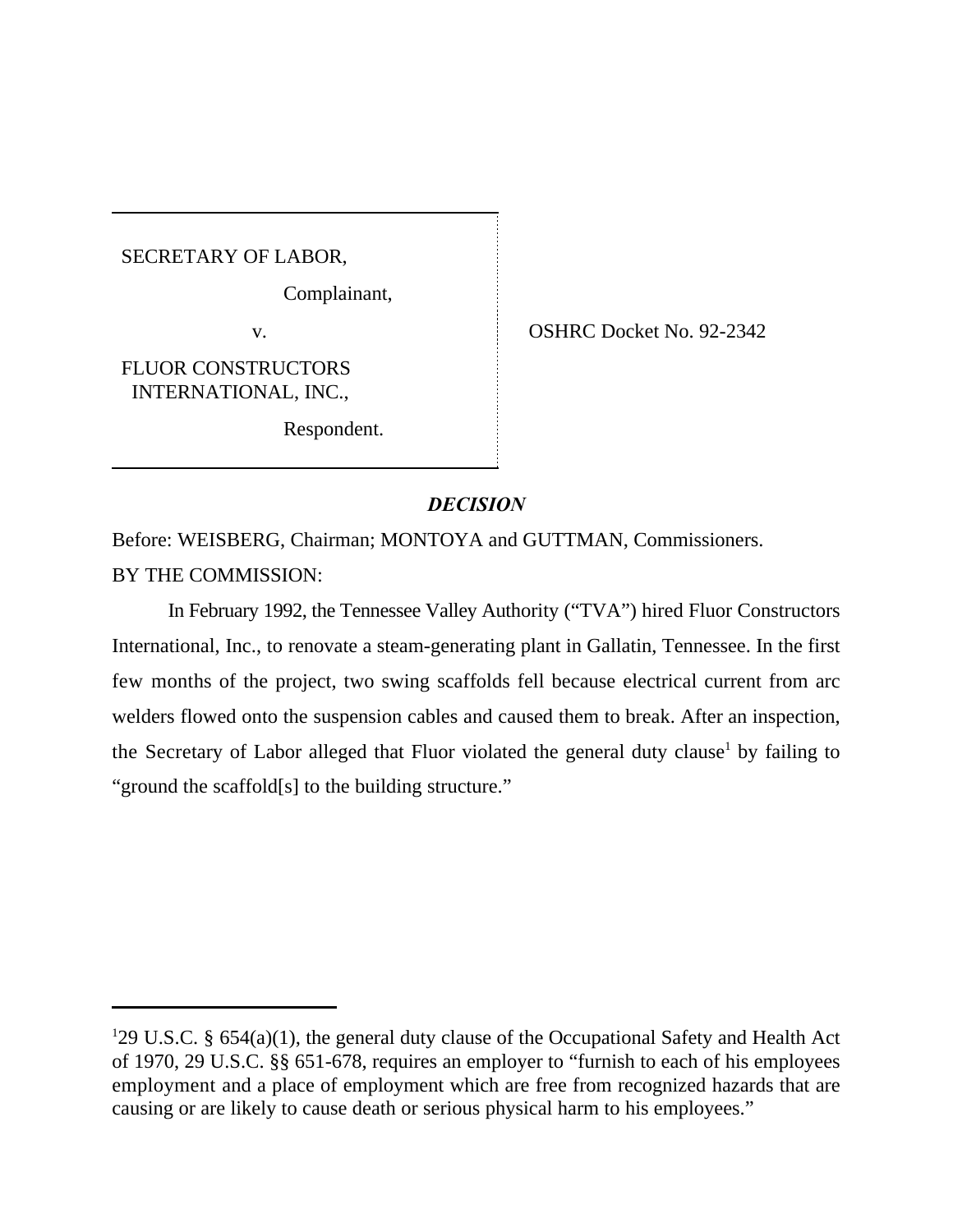There is no dispute that severing a swing scaffold's suspension cables during arc welding or cutting is a recognized hazard in the construction industry that could cause serious harm. *See e.g.*, *Tampa Shipyards, Inc.*, 15 BNA OSHC 1533, 1535, 1991-93 CCH OSHD ¶ 29,617, p. 40,097 (No. 86-360, 1992) (elements of general duty clause violation). The only element of a general duty clause violation at issue is whether the Secretary established that grounding the swing scaffolds to the boiler structure would "eliminate or materially reduce the hazard." *Cardinal Operating Co.*, 11 BNA OSHC 1675, 1677, 1983-84 CCH OSHD ¶ 26,652, p.34,086 (No. 80-1500, 1983) (proof of feasible abatement); *see also National Realty & Constr. Co. v. OSHRC*, 489 F.2d 1257, 1267 & n.40 (D.C. Cir. 1973) (proof of likely utility of abatement).

Fluor claims that the Secretary failed to prove that grounding the scaffolds would "materially reduce the hazard in question beyond what could be accomplished by [the] measures already taken by Fluor." *See Pelron Corp.*, 12 BNA OSHC 1833, 1836, 1986-87 CCH OSHD ¶ 27,605, p. 35,872 (No. 82-388, 1986) (experts familiar with industry must establish specific additional measures capable of making material reduction). Fluor acknowledges that the Secretary's grounding proposal is based on an industry standard that addresses the falling hazard associated with performing welding work on wire-suspended metal scaffolds. However, Fluor states that it is complying with the standard and that grounding cables connected to the boiler under renovation for the TVA in this case would violate the standard. Fluor also claims that grounding the scaffolds would create a greater hazard on the boiler project in this case.

Administrative Law Judge Edwin G. Salyers found for the Secretary that the use of grounding cables would materially reduce the hazard rather than increase it. Therefore, he affirmed the citation.

For the reasons that follow, we affirm his decision. The central issue before us is whether the Secretary's grounding proposal would comply with the industry standard in the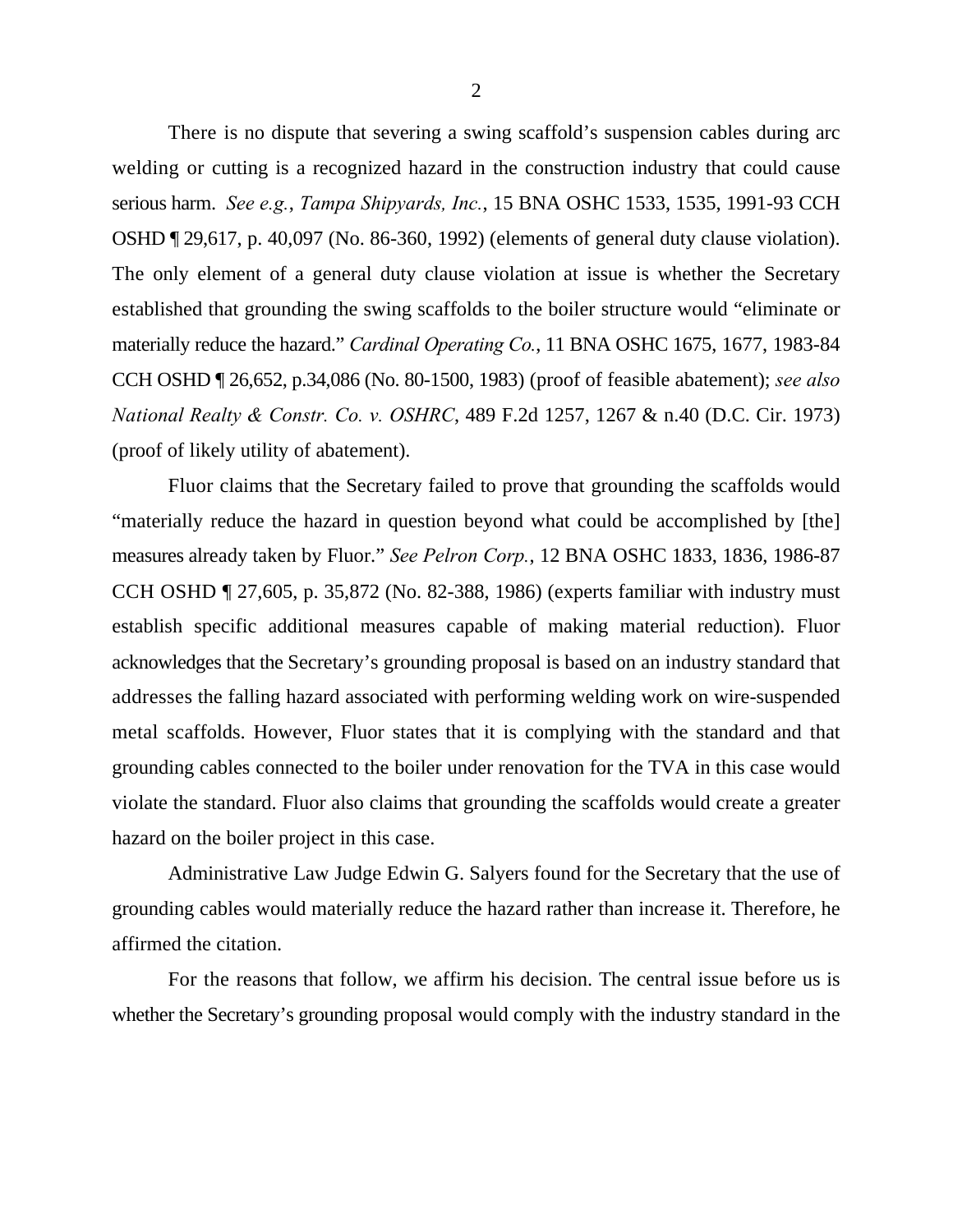circumstances of this case or whether it would violate the industry standard and create a greater hazard.<sup>2</sup>

#### **I. Background**

# **A. The Hazard and Fluor's Abatement Method**

Steam-generating plant renovation involves removing and replacing steel tubing, *i.e.,* steel pipes, inside boiler towers. The TVA boiler tower in which Fluor was working was 40 by 40 feet square and 110 feet high. The swing scaffolds that the employees ("boilermakers") were using consisted of aluminum platforms suspended from the boiler roof by steel wire ropes. The boilermakers cut the tubing off the boiler structure by an arc cutting process known as "gouging." In gouging, electricity and forced-air together generate heat sufficient to melt steel. The electricity travels from an "electrode lead" to the steel work piece (the tubing), which is grounded. Under the circumstances here, the boiler itself constitutes a common ground. The arc welder operates as a power source or generator. In sum, "gouging" occurs when an electrical circuit flows from the electrode lead through the work piece to ground.

When gouging is performed from metal swing scaffolds in a metal vessel such as a boiler, undesirable electrical circuits can accidentally be created if precautions are not taken. For example, unless the wire support ropes are insulated from the metal boiler roof at their suspension points, an electrode lead that accidentally touches a wire rope anywhere along its length will cause the wire to conduct electricity up to the boiler. This occurs because the large boiler structure itself constitutes a ground to which the current flows. The current could embrittle and weaken the cable, leading to cable breakage and scaffold failure, or the current could immediately sever the cable and cause immediate scaffold failure. To the same effect, an electrode lead in contact with a platform can cause current to flow from the platform into the support wires through the metal hoists.

<sup>&</sup>lt;sup>2</sup>We note that the hazard at issue is the potential for falling, not electric shock.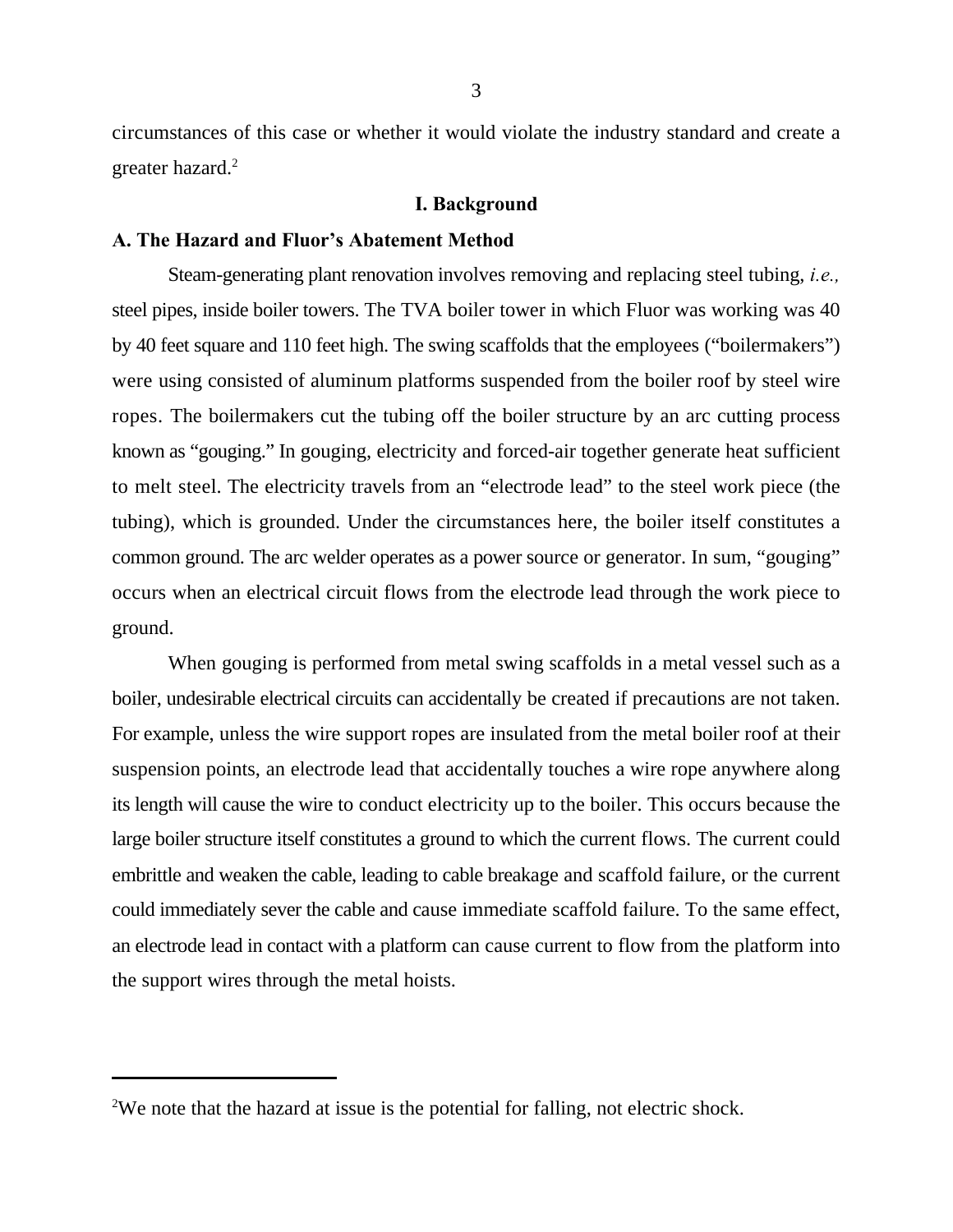To guard against accidentally severing the scaffolds' support wires, Fluor attempted to electrically isolate the scaffolds so that no circuit could be completed if an electrode lead were to contact a platform or a support wire. Plastic-insulated thimbles and plastic-insulated shackles were used to attach the wire ropes to the top of the boiler roof. Fluor also wrapped rubber hoses and duct tape around the wire ropes from the suspension points down to the first 1-2 feet below the roof-holes. Before gouging, each piece of tubing to be removed was tied to keep it from falling onto the ropes or platforms.

Accidental grounding could still occur, however. The top insulation, *i.e.,* thimbles, shackles, hoses and tape, could develop flaws allowing contact between the boiler and the wire ropes. Also, despite being tied, the tubing that had been cut loose during the gouging process could topple onto the ropes, or wire ropes could get hung up on the tubing.

In March 1992, approximately a month after the TVA boiler renovation project began, a scaffold fell because of accidental grounding. Two boilermakers were working from the scaffold when it fell, although they were not seriously injured inasmuch as they were wearing safety harnesses and lanyards connected to lifelines. Fluor's post-accident investigation revealed that a wire rope had contacted the boiler inside the top insulation because the top insulation developed a defect. After this accident, Fluor began attempting to detect flaws in the top insulation and burned areas on the wire ropes through daily visual inspections and daily pre-shift tests.<sup>3</sup> Fluor also replaced the scaffolds' metal guardrails with wooden ones and installed wooden bumpers on the aluminum platforms to keep them from contacting the boiler wall.

However, as the testifying boilermakers pointed out, pre-shift tests might not detect that the top insulation had broken open enough to allow metal-to-metal contact when there was weight and movement on the scaffolds. Visual inspections might not reveal the problem,

Fluor used an ohmmeter, which has two electrical leads that can be connected, one, to a wire <sup>3</sup> rope, and the other, to the boiler, to determine whether a scaffold is isolated from ground.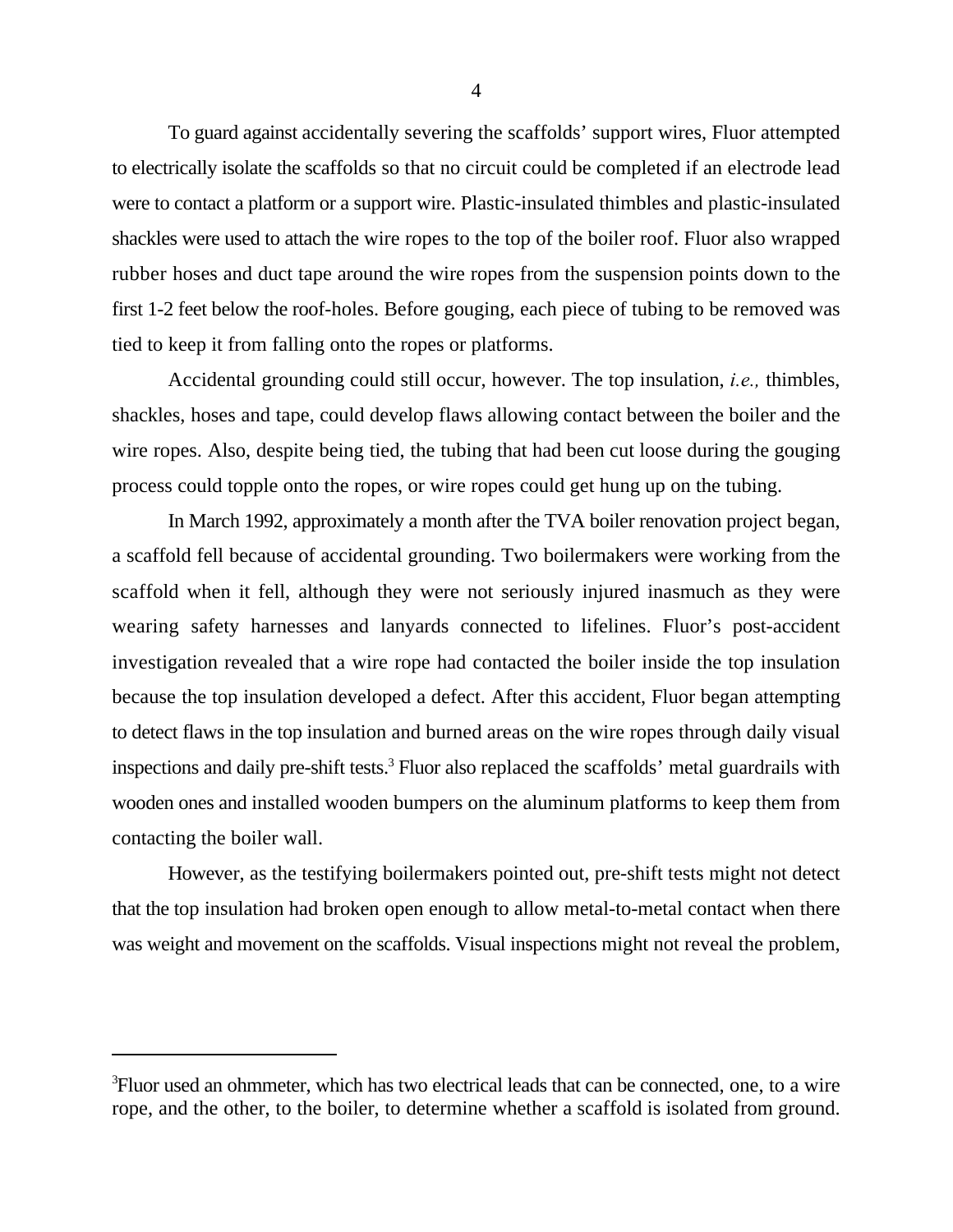either, because Fluor did not allow the insulation to be taken apart. A.J. Scardino,<sup>4</sup> Fluor's expert witness, agreed that Fluor's isolation system is "only as good as you check it for failure."

Another scaffold fell two months after the first one, in May 1992. One boilermaker fell onto hot tubing and suffered burn injuries while he dangled in his safety harness. Fluor's post-accident investigation revealed that rope strands had burned on a section of the scaffold's wire rope near the boiler roof, higher than anyone ever went during a visual inspection. Fluor's boilermakers who testified at the hearing also testified that a partially burned wire rope was discovered during a visual inspection sometime between the two accidents in March and May. Immediately after the second accident, some boilermakers began to install grounding cables on their scaffolds, but a Fluor superintendent ordered that the grounding cables be removed.

<sup>&</sup>lt;sup>4</sup>Scardino was president of Sigma Associates, Ltd., a consulting firm for risk management, loss control, and industrial accident reconstruction. He was educated as a safety engineer, received certification as a hazard control manager, and taught university-level courses in industrial safety and basic electricity. He was also a member of the American National Standards Institute ("ANSI") A10 "parent" committee that adopted the standard at issue here (A10.8).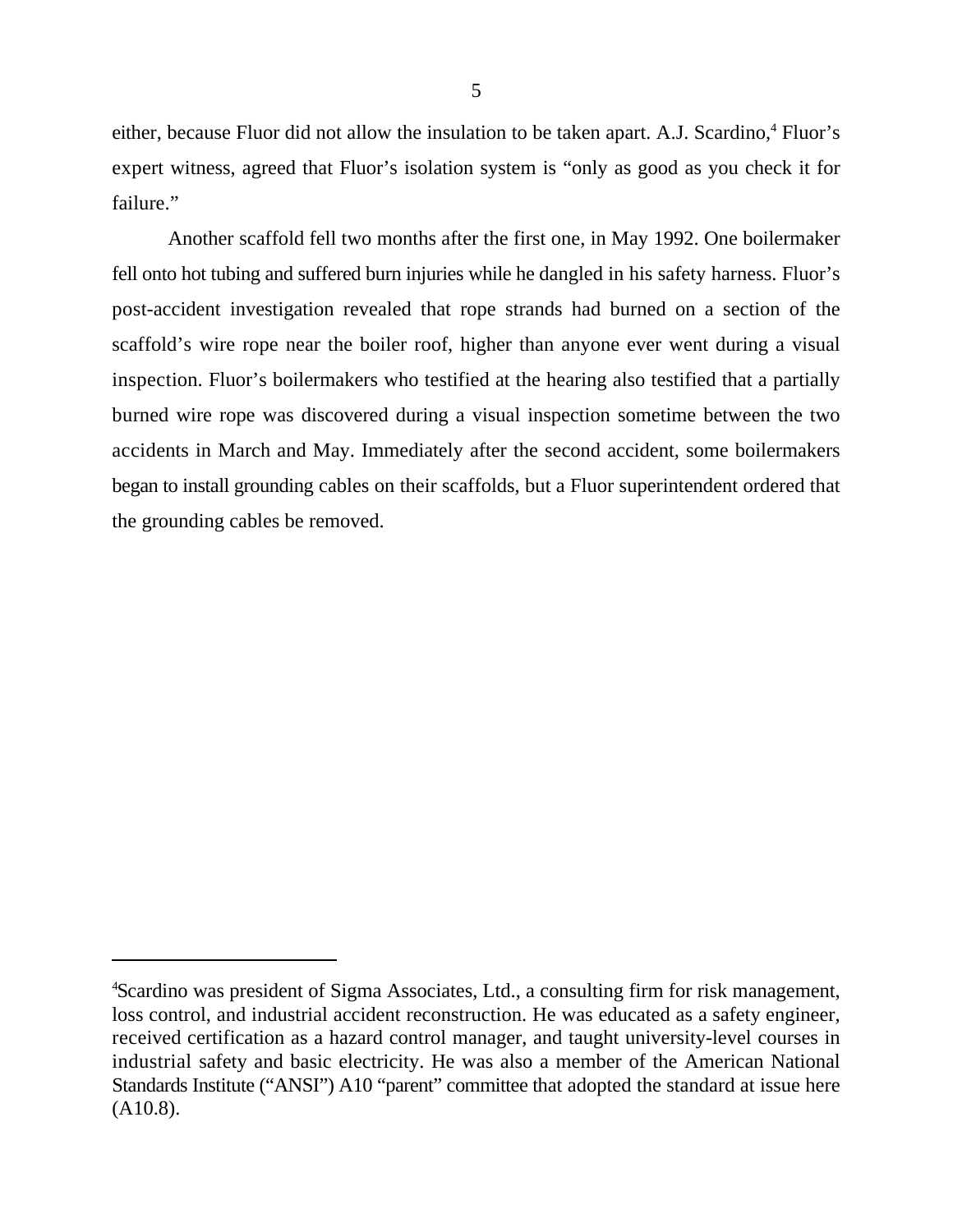# **B. The Secretary's Proposal**

The Secretary's expert Harry Fisher<sup>5</sup> testified that Fluor should have followed American National Standards Institute ("ANSI") standard A10.8.<sup>6</sup> The standard requires the top insulation and the platform bumpers that Fluor adopted, and the use of 4-foot long

 ${}^{6}$ In pertinent part, ANSI A10.8 (1988) (scaffolding safety requirements) states:

6.2.9 To reduce the possibility of the welding current arcing through the suspension wire rope during the course of welding from suspended scaffolds, the following precautions shall be taken (see Figure D8):

(1) An insulated thimble shall be used to attach each suspension wire rope to its hanging support . . . .

(2) The suspension wire rope shall be covered with insulating material at least 4 feet above the hoist. . . .

(3) Each hoist shall be covered with protective covers made from insulating material.

(4) In addition to a work lead attachment required by the welding process, a grounding conductor shall be connected from the scaffold to the structure. The size of this conductor shall be equal to or greater than the size of the welding process work lead and shall not be in series with the welding process or the work piece.

<sup>&</sup>lt;sup>5</sup>Fisher, a consultant mechanical engineer and licensed scaffold inspector, designed swing scaffolds for construction and building-exterior maintenance. He had worked as an engineer for Spider Staging, a Seattle corporation that designs and fabricates swing scaffolds for construction and demolition of structures, including tanks. At Spider, Fisher investigated the causes of scaffold accidents and their prevention and became familiar with the problems associated with scaffold design and application, including problems arising from welding operations. Fisher was a member of the ANSI subcommittee that formulated and recommended the adoption of the standard at issue here (A10.8).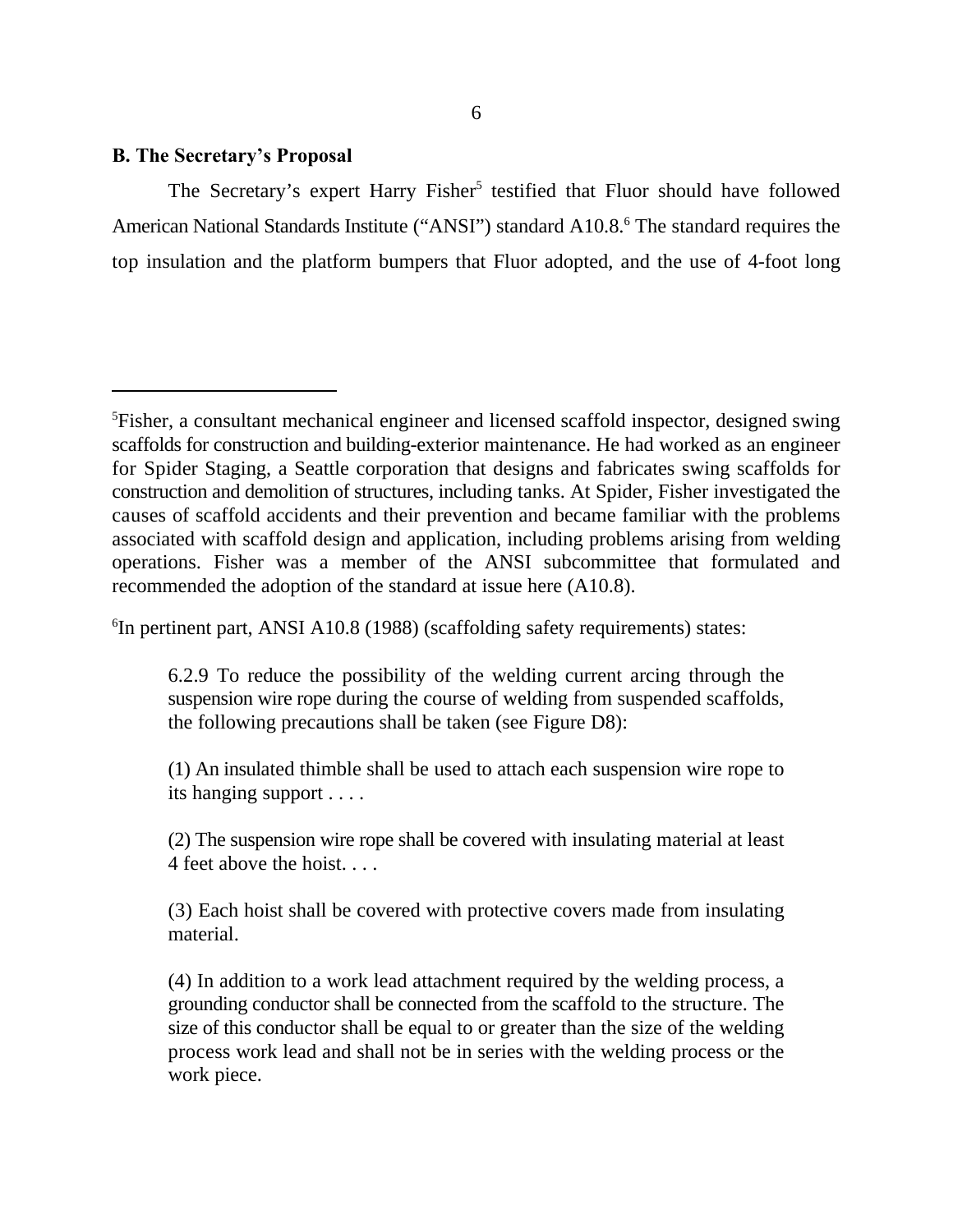insulating sleeves on the wire ropes at platform-level.<sup>7</sup> In addition, the standard requires grounding cables that must run "from the scaffold [platform] to the structure," must be "equal to or greater than the size of the welding process work lead," and must not be "in series with the welding process or the work piece."<sup>8</sup> In the event of electrode lead contact with the aluminum platform,<sup>9</sup> grounding cables would carry almost all the current to ground and virtually eliminate any circuit capable of severing a support cable, according to Fisher, Anthony D. Smith,  $10$  and Jim E. Lapping.  $11$ 

<sup>9</sup>The insulating sleeves and the hoist insulation that the ANSI standard requires do not create a barrier between the support wires and the aluminum platform; thus, there is still a metal-tometal path from the aluminum platform to the support wires.

<sup>10</sup>Smith was a boilermaker rather than an electrician, but his opinions as to the electrical hazard and its proper abatement were based on his fifteen years of work experience. We rely on his opinions where corroborated by other testimony.

 $11$ Lapping, director of safety and health for the AFL-CIO's Building and Construction Trades Department representing fifteen construction-related unions, served as vice chairman of the ANSI A10 "parent" committee that adopted A10.8 (1988) after the ANSI A10.8 subcommittee formulated it and recommended its adoption. In 1974, while serving as director of training with the Occupational Safety and Health Administration ("OSHA"), he assisted in developing safety programs for contractors' associations and organized labor. He set up safety programs for "most of the power companies throughout the United States," including Georgia Power, Florida Power & Light, and Jacksonville Electrical Authority. He was familiar with boiler renovation. He taught electrical safety at university-level and in (continued...)

<sup>&</sup>lt;sup>7</sup>A separate citation item for insulating sleeves has been affirmed by Fluor's stipulation with the Secretary.

Valid ANSI standards are evidence of feasibility. *Puffer's Hardware, Inc. v. Donovan*, 742 <sup>8</sup> F.2d 12, 19 (1st Cir. 1984); *General Dynamics Land Systems Div., Inc.*, 15 BNA OSHC 1275, 1286, 1991-93 CCH OSHD ¶ 29,467, pp. 39,757-58 (No. 83-1293, 1991), *aff'd,* 985 F.2d 560 (6th Cir. 1993) (table). Therefore, to the extent that the ANSI standard might be challenged here, we accept it as a guide. Fluor does not dispute the wisdom of the standard, although Fluor correctly notes that such a standard does not bind us. Fluor's dispute with the Secretary, as discussed, lies in the meaning of the standard.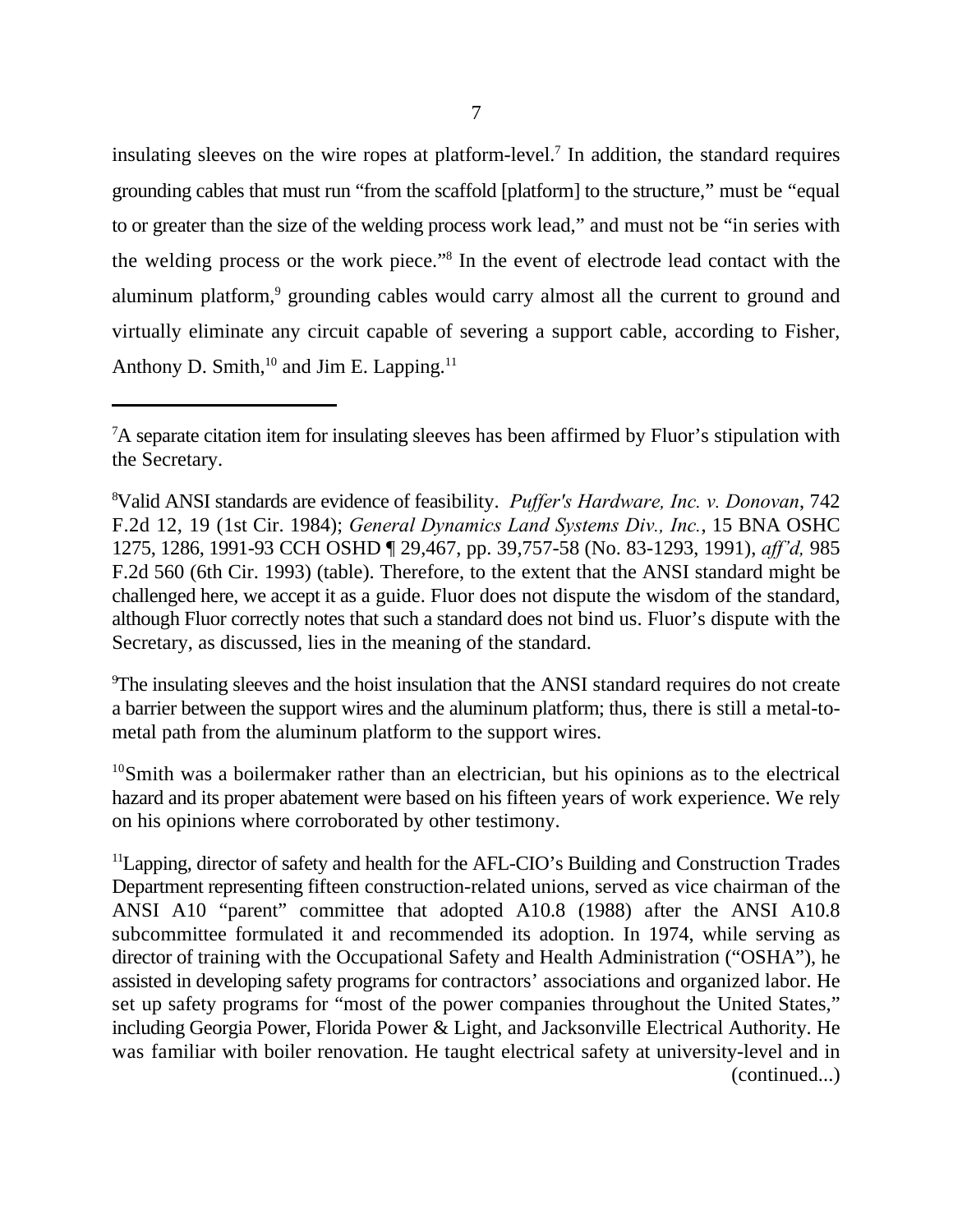Lapping testified that copper grounding cables would reduce the current on the aluminum platforms by 95 percent and that the remaining current that could flow onto the support cables would be "insufficient to cause a cable separation." Fluor's witnesses agreed that the grounding cable would carry the bulk of the current to ground. John W. Pratt, Fluor's electrician superintendent,  $12$  testified that copper is a "good conductor" that will constitute the "path of least resistance" to ground.<sup>13</sup> Walter R. Pewitt, an experienced Fluor electrician, testified that copper would carry "better than two-thirds" of the current. Scardino, Fluor's expert witness, testified that copper is a "very good conductor." He indicated that "some flow" through a defectively insulated support wire could make it brittle. He agreed with the Secretary's expert witnesses, however, that in the absence of a grounding cable to direct the flow away from the support wire, the whole current can flow into an accidentally grounded support wire and sever it.

#### **II. Discussion**

# **A. The ANSI Standard's "In Series" Language**

The initial question is whether the Secretary's grounding proposal would violate the ANSI standard in the circumstances here. The standard requires that the grounding cable connected from the scaffold platform to the structure "shall not be in series with the welding process or the work piece." According to Scardino, boiler renovation typically involves

 $11$ (...continued) OSHA training courses.

 $12$ Pratt was a journeyman electrician with 35 years of experience, including renovation of power plants. Although Fluor did not offer Pratt as an expert in electricity, Judge Salyers "considered" him an "expert" who would "know electricity backward and forward."

<sup>&</sup>lt;sup>13</sup> Although Pratt testified that he "wouldn't work on [a scaffold] that was grounded," when Judge Salyers asked him, "You don't buy the theory, then, that the copper ground from the platform to the structure would drain off any high energy[?]" Pratt replied, "Sure it will, Judge."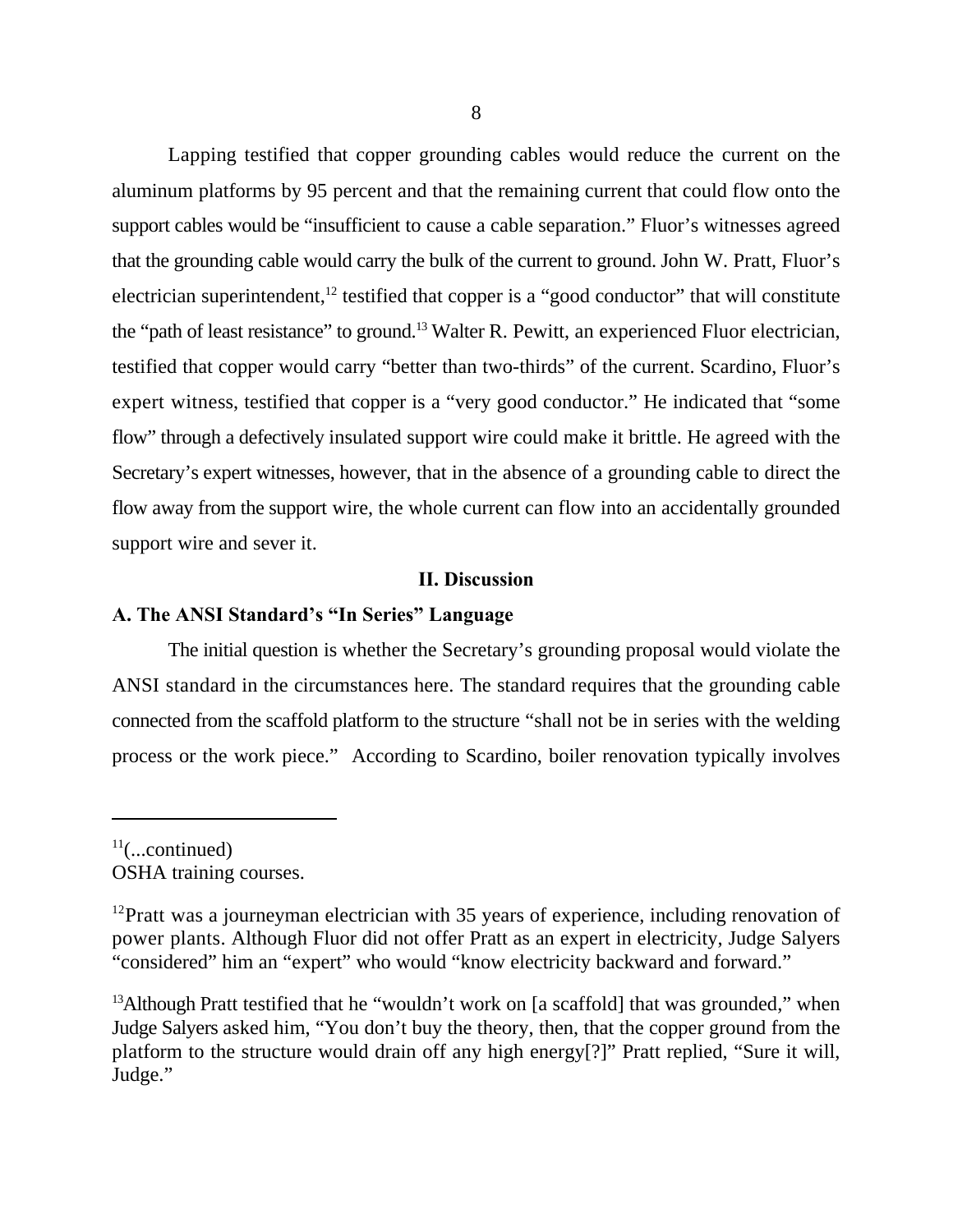numerous welding machines<sup> $14$ </sup> whose work leads are connected to the boiler at floor-level to minimize congestion. If grounding cables were connected to the boiler at platform-level, the grounding cable connection would be *in between* the work leads and the electrode leads (held by boilermakers standing on the scaffolds). Scardino testified that under these circumstances a grounding cable connected to a boiler would be "in series" with the gouging circuits in violation of the ANSI standard.<sup>15</sup> A diagram in the ANSI standard ("Figure D8") shows the grounding cable attached *below* both welding process leads.<sup>16</sup> In Scardino's opinion, Figure D8 thereby supports his view.

On the other hand, Fisher and Lapping both interpreted the "in series" language of the ANSI standard to mean that a grounding cable must not be made out of a work lead. That is, an employer must not ground a platform through the welding machine by connecting the work lead to the platform, then connecting the platform to the work piece with another copper cable. As Fisher testified, "We want the ground lead of the welding machine to go directly to the work and then parallel to that, we want the scaffold to have its own lead going directly to the work," and, "what we don't want is a series of connections of the ground lead to the work through the scaffold." Lapping testified that *both* the Figure D8 set-up (where the grounding cable is below the electrode lead and the work lead) *and* the boiler set-up (where the grounding cables are between the two gouging process leads) are *not* "in series" and thus *not* in violation of the ANSI standard because "the current is not flowing through

 $14$ At its peak, Fluor's project involved 20-30 simultaneously operating machines.

 $15$ Pratt gave similar testimony.

<sup>&</sup>lt;sup>16</sup> Figure D8 shows an insulated *and* grounded swing scaffold on the outside of a brick-faced building that has an inner skeletal steel structure (as indicated where a segment of the bricks is shown cut away). At ground-level outside the building, an electrode lead from a welding machine is shown contacting a skeletal steel column at platform-level. Below the electrode lead is the work lead, clamped to the steel column and leading back to the welding machine. Shown below the work lead on the column is a "stage (platform ground)."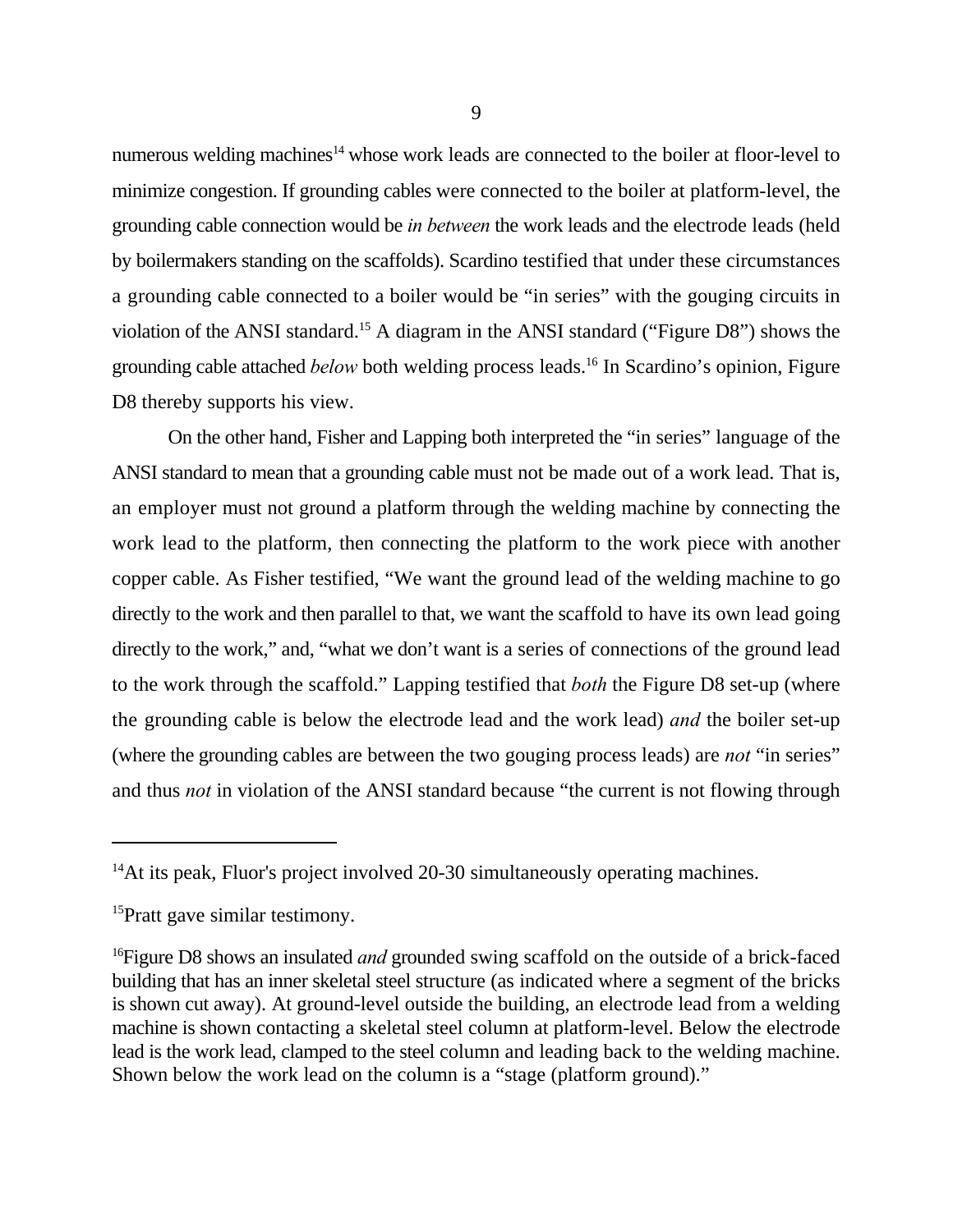the scaffold, and through the work at the same time." Lapping and Fisher explained that the work leads can be attached anywhere on a steel structure and the entire structure will constitute a ground.<sup>17</sup> This accords with Scardino's testimony that the work leads make "the entire shell wall" of the boiler structure a "common ground." In short, the experts agreed that the boiler is a "ground."

We reject Fluor's interpretation of ANSI's "in series" language on the basis of Lapping's and Fisher's testimony and on the basis of the definition of a series circuit. "Series" in electrical usage is "an arrangement of the parts of or elements in an electric circuit whereby the whole current passes through each part or element without dividing or branching." *Webster's Third New International Dictionary, Unabridged,* 2073 (1986).<sup>18</sup> The series of connections that Fisher described ("the ground lead to the work through the scaffold") would be a series circuit under the definition because the scaffold platform would become part of the welding process. Take the platform out of this "arrangement of parts" or "elements" and the grounding circuit would be broken. The grounding set-up that the Secretary proposes for Fluor's boiler does not create a series circuit because, as Lapping put it, "the current is not flowing through the scaffold, and through the work at the same time." If the grounding cable is removed, the gouging process or circuit still operates.

 $17$  Lapping and Fisher testified that the brick building in D-8 could just as well have been shown surrounding the suspended scaffold, putting the scaffold inside it, and the brickwork could have been shown entirely removed, to display the whole steel structure underneath. This steel structure would be functionally the same as a boiler. In Fisher's words, "it doesn't matter what it is" — metal boiler or skeletal-steel building — as long as "[i]t's a steel structure." Lapping testified that where the work leads are "hooked on the structure" in relation to the scaffold-grounds is "immaterial" because as soon as you hook [the work leads] to the structure of the boiler, the entire boiler is going to zero potential, and is at ground."

 $184$ <sup>Is.</sup> In a series circuit all the components or elements are connected end to end and carry the same current." *McGraw-Hill Encyclopedia of Physics,* 163 (2d ed. 1993).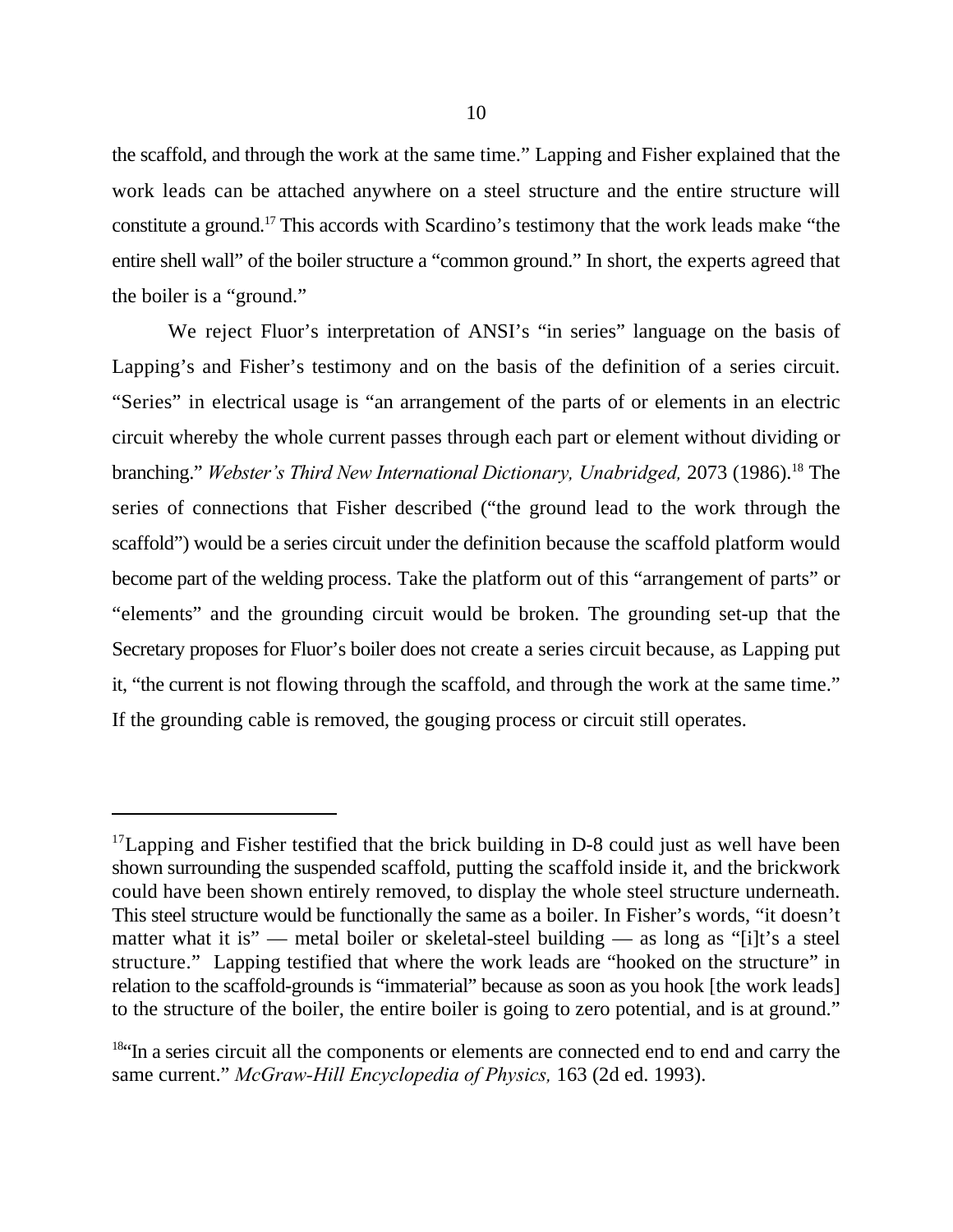Finally, Fluor argues that "everyone in the industry" follows its view. However, we have reviewed the transcript pages relied on, and, on balance, do not find that they support Fluor's proposition. To the extent that there is industry practice evidence in the record, it supports the Secretary's position.

Scardino testified that "industry practice recognizes the use of a ground on the scaffold" in vessels "as being a hazard itself." That is, Scardino testified in effect that industry practice is different in vessels than in buildings and other structures. However, the one quotation from a welding textbook to which Scardino referred does not draw any distinction between vessels and buildings or any other large structures.<sup>19</sup> Pratt testified that he had not seen grounding cables in power plants where he had worked.<sup>20</sup> By contrast, Lapping testified that the safety programs of most power companies in the United States require compliance with ANSI for boiler work, and his testimony that "[i]t's not different than outages, any different than work in refineries, chemical plants or any other installation where there's turnarounds or outages" is supported by his explanation, discussed above, that grounding cables can be attached anywhere on a steel structure.<sup>21</sup> Fisher testified that Spider

 $^{19}$ Scardino, as noted above, certainly testified as an expert to his own views, but his reference to other industry sources was limited to written material by a vice president of the American Welding Society and the quotation on which Scardino drew did not state that scaffold grounding was contrary to the ANSI standard or unsafe. It only stated that "when large weldments like ships, buildings or structural parts are involved, it is normal to have the work terminal of many welding machines connected to it."

 $20$ Pratt was not presented as an expert on industry practice and the scope of his review of industry practice was limited to work for three or four power companies in the southeastern United States.

 $^{21}$ Lapping, in testifying that most of the power companies in the United States, whose safety programs he had set up, require compliance with the ANSI standard, did not expressly state that grounding cables are required for compliance. However, we read his testimony to mean that grounding cables are required because he testified that the ANSI standard means that (continued...)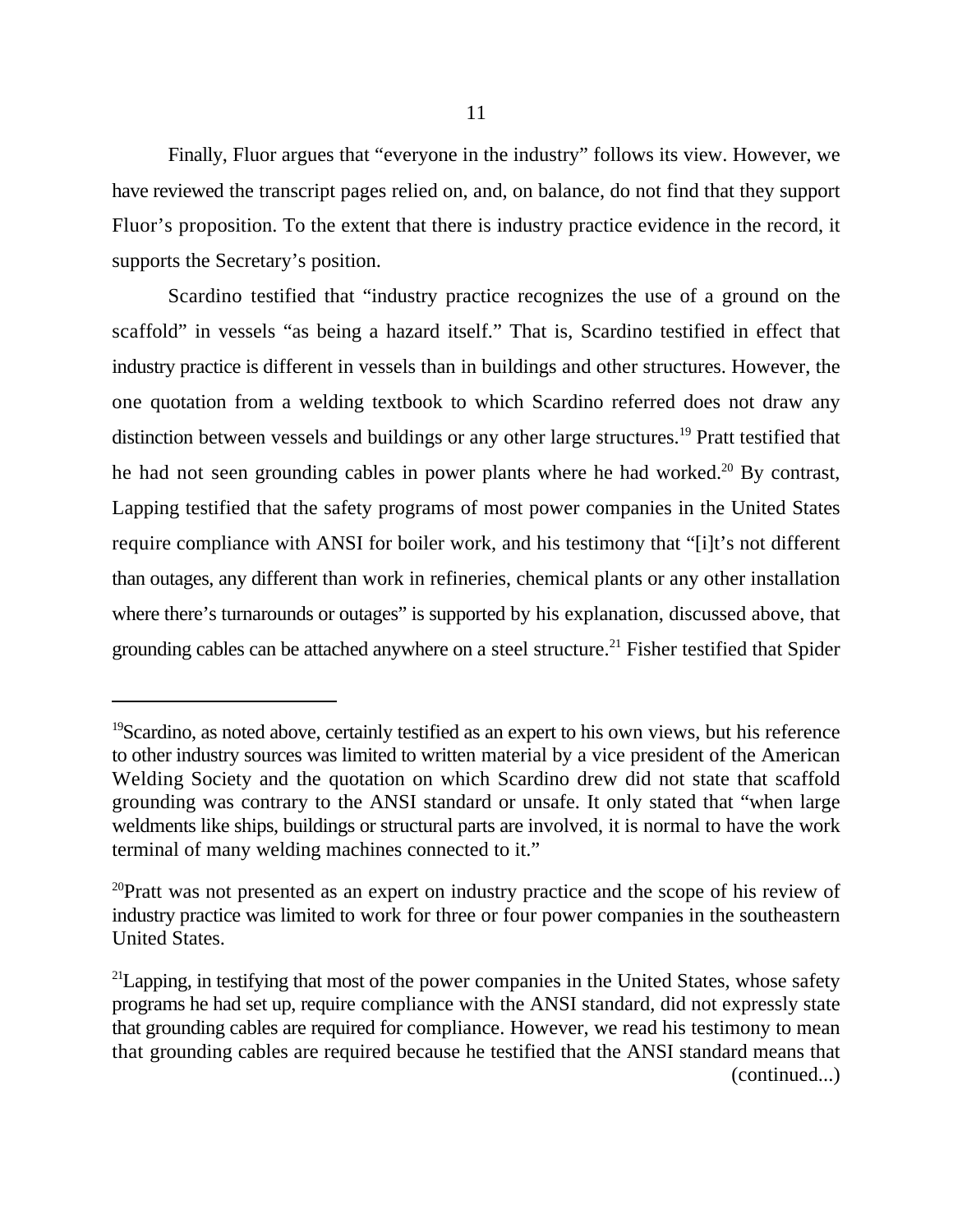Staging, a swing scaffold supplier with which he had been associated, includes a provision in its customer manual that calls for scaffold grounding where Spider products are used to conduct boiler repairs. In fact, we note that ANSI compliance was recommended on the manufacturer's sticker that came with Fluor's scaffolds. Fisher also testified that he has designed grounded platforms for boiler renovation.

In sum, in view of the above we reject Fluor's arguments that the Secretary's proposal would be at odds with the ANSI standard and that industry practice accords with its view of the meaning of the ANSI standard as relevant to the facts here.

# **B. Fluor's Claims of Greater Hazard**

We turn now to the remaining matter for consideration, whether the Secretary's grounding proposal creates a greater hazard. Fluor's argument that potential for increased harm will be created by the Secretary's proposal has several prongs.

First, at least implicit in Fluor's position is the proposition that a hazard will result because a series circuit will be created and the ANSI standard will be violated. As discussed above, we find that a series circuit will not be created.

Second, Fluor argues that grounding will create a new hazard because an electrode lead that accidentally touches a grounded platform always creates a circuit flowing to ground by means of the grounding cable. In terms of the danger or damage testified to, however, the testimony focused on the gouging of a hole in the platform surface. Fisher testified that "you simply damage the deck a little bit."<sup>22</sup> Fluor electrician Pewitt testified that the employees

 $21$ (...continued)

scaffold grounding is required in boiler renovation. He also testified: "My opinion is that the recognized industry practice through the manufacturers, any source that I've ever had contact with [,] is that the ground [ing cable] is the ... best way ... to ensure that the suspension cables are not arced through."

 $^{22}$ He also testified that the ANSI subcommittee was aware of the gouging potential in recommending grounding, and viewed it as a lesser hazard.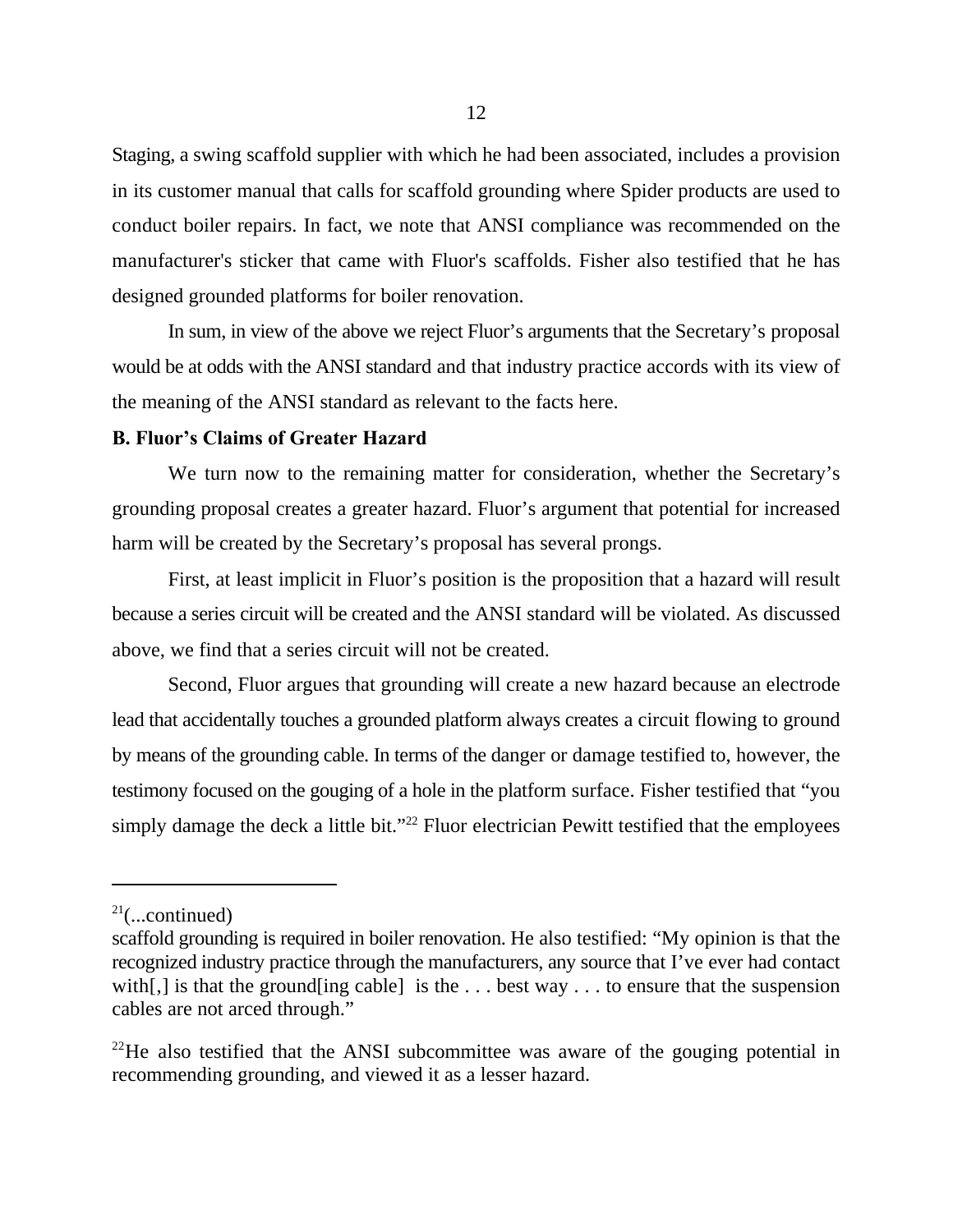on the platform would not be at risk when a hole is burned in its surface. Both parties thus agreed that the hole in the scaffold deck would not endanger the boilermakers.

Fluor argues, in reliance principally on its expert Scardino's testimony, that "some" electrical current can flow upwards into a suspension wire and embrittle it. However, if the platform were not connected to ground with a grounding cable when the electrode lead touched the platform, as the Secretary recommends, *all* of the current would flow into the suspension wire. Thus, to the extent there is a hazard from current flow, the Secretary's grounding proposal limits the hazard.

Third, Fluor argues that grounding will create a new hazard because, as Scardino put it, the grounding cables are "bonding [the] scaffold[s] back into the system." Scardino and Pratt testified that putting the grounding cables between the electrode leads and the work leads would energize the scaffolds. Scardino attributed the energization to "stray current or reverse flow going back into the scaffold" from the boiler wall by means of the grounding cable. That is, as we infer from the testimony, there is an equalization of electrical potential between the boiler and a grounded platform. We note that the Secretary's expert Fisher agreed that, in general (whether in a boiler or in Figure D8), "electrical potential is there in the [scaffold] once the grounding [cable] has been put in place." The parties' experts agreed, however, and the record as a whole shows, that whether the grounding cables are attached above the work leads in a boiler or below them as shown in Figure D8, the steel structure (boiler or building) is a ground. Any stray current or reverse flow can only be momentary, therefore, to equalize the platform's electrical potential with the boiler wall, which the experts agree is ground.<sup>23</sup> There is no testimony that this stray current or reverse flow will

 $23$ Scardino's acknowledgment that the boiler wall is a common ground is not inconsistent with his testimony that a grounding cable in a boiler is "bonding [the] scaffold back into the system." The verb "to bond" is defined as "to make secure and adequate electrical connection between (two or more conductors) either to ensure free passage of current . . . or to maintain uniformity of electric potential." *Webster's Third New International Dictionary, Unabridged,* (continued...)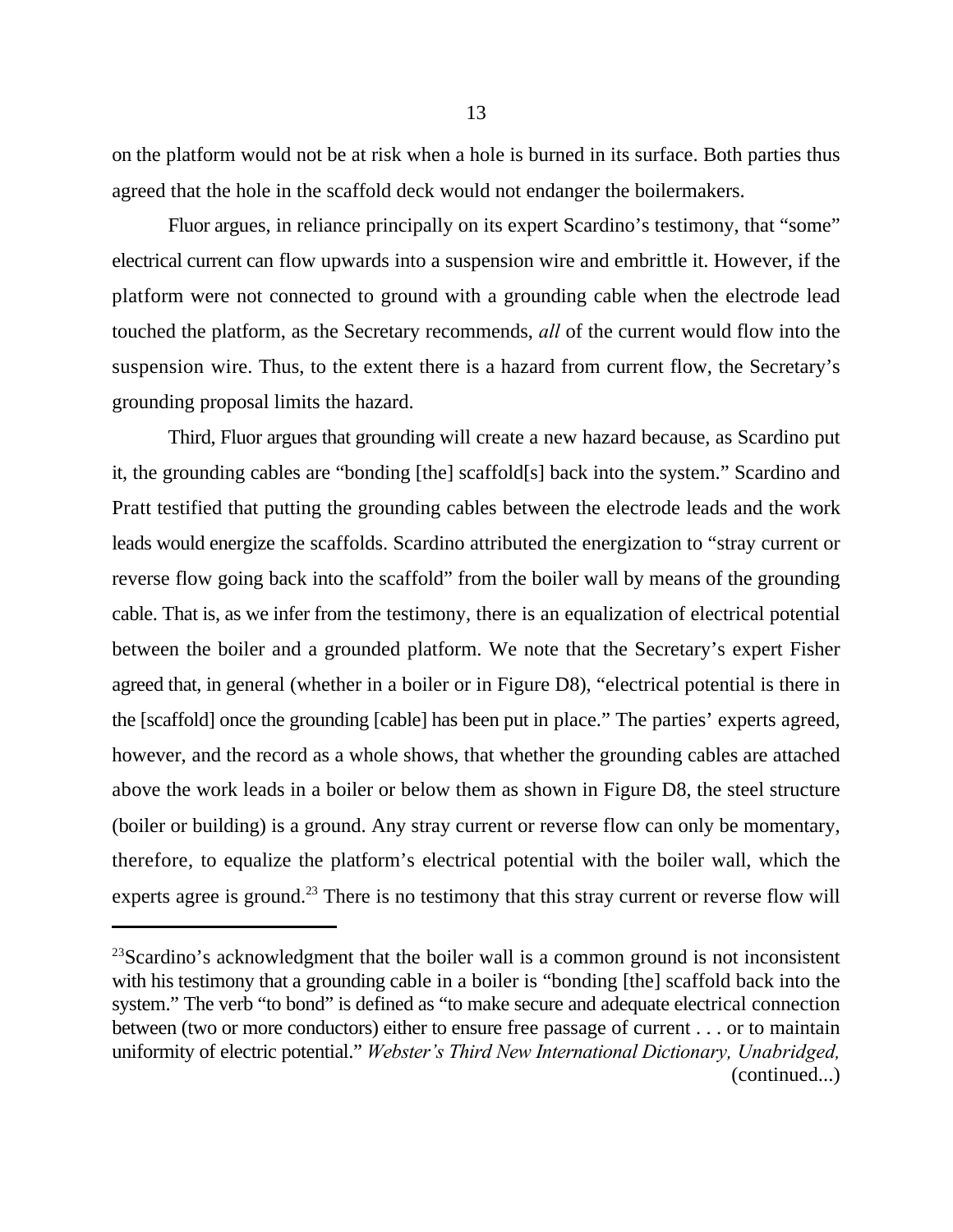produce a problem. Thus, insofar as this record shows, grounding cables do not create a greater hazard even though they electrically bond the platform to the boiler wall.

Lastly, Fluor points out that the Secretary's proposal is contrary to logic because it grounds a scaffold which Fluor had undertaken to isolate, and, as a related proposition, because the Secretary's proposal would make it possible for an accident to occur upon a single failure, where Fluor's method requires two failures.<sup>24</sup> The argument that the Secretary's proposal critically reduces the tolerance for failure has an attractive ring, but it must be put in careful perspective. On brief, Fluor states that "[the Secretary's experts] admitted, however, that the Secretary's proposed abatement method also presented the risk of scaffold failure due to electrical arcing, Tr. 204, 235, and it is undisputed that this would require only a single event to occur (contact between the electrode lead and the suspension cables)." Nevertheless, we note the following exchange with the Secretary's expert Fisher (at Tr. 235, a transcript page relied on by Fluor):

Q. If you ground a scaffold, and the stinger touches the wire, wouldn't that cause a failure of the hoist line?

<sup>24</sup> Fluor cites the testimony of electrician Pewitt: "It takes two things to burn that [support] cable in two. You've got to have an energy source and a ground. If you [deliberately] put the ground in there[,] it doesn't take but one thing."

 $23$ (...continued)

<sup>250 (1986).</sup> The verb "to ground" is defined as "to connect electrically with a ground." *Webster's Third New International Dictionary, Unabridged,* 1002 (1986). Herbert L. Snapp, the compliance officer, testified that bonding is the same as grounding when the bond carries the electrical energy from a scaffold to a building structure that constitutes ground. The scaffold bond "carr[ies] off any current or voltage that may [have] come onto the scaffold" because a "bonding jumper" between two metal objects carries any electricity built up on one object to the other, such that "they will both be equal" or have the "same potential." We, therefore, conclude that there is no practical difference between bonding and grounding in this case.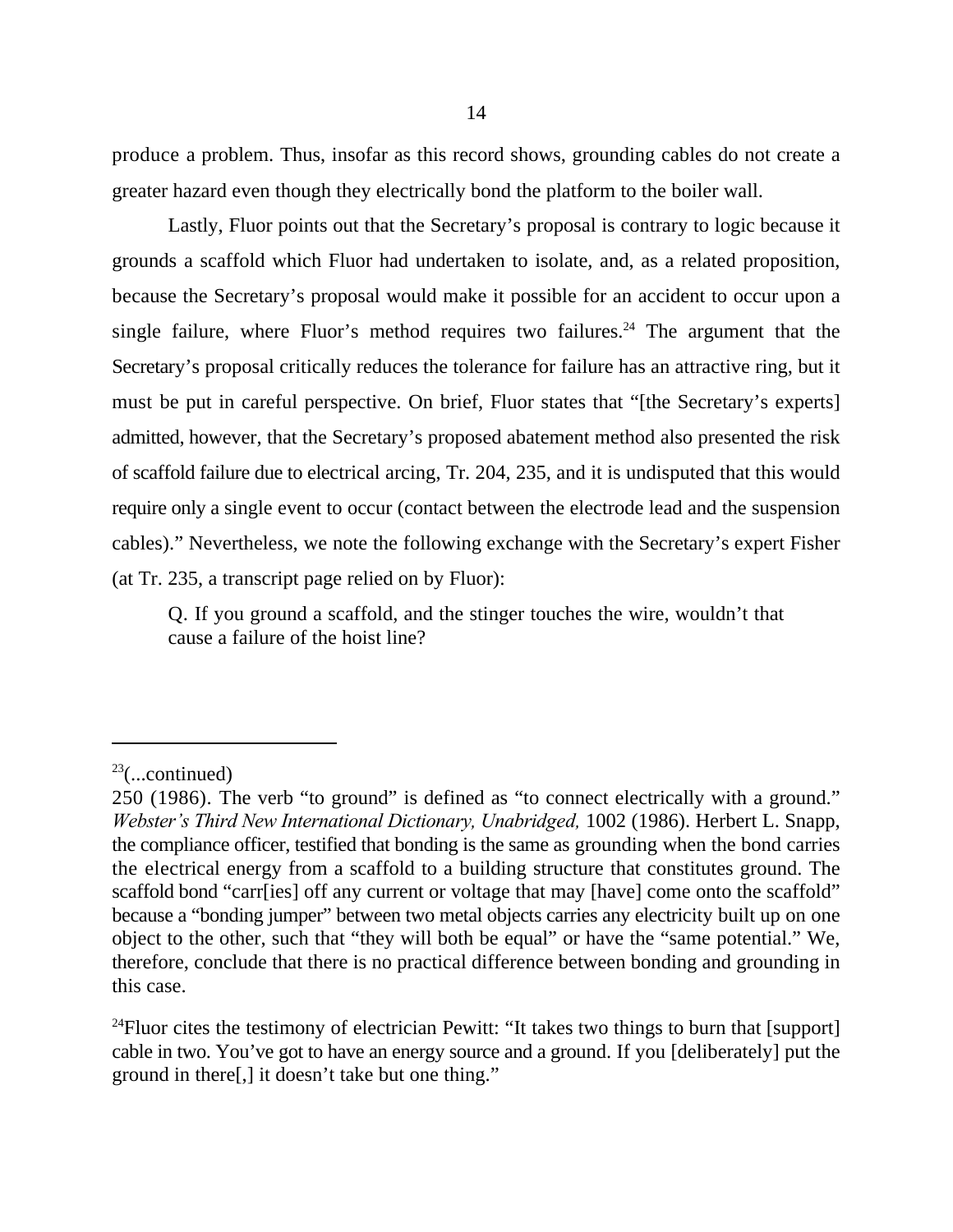A. Yes, it would, and that's why we cover the wire rope with an insulating material above and below the hoist to try to prevent that.<sup>25</sup>

Similarly, where there is "stinger" (*i.e.,* electrode lead) contact with the platform, Scardino testified that "[t]here would be, then, no way [to have current on a wire rope] unless there would be a breach [in the roof-level insulation]." This means that any potential for risk to a wire rope in the Secretary's system requires the same two events as in Fluor's system, electrode lead contact with the platform when there is a wire rope with defective roof-level insulation. *However,* in the Secretary's system there is admittedly far less risk from these two things *because the platform is grounded*. As all experts agreed, copper cable would carry away to the boiler (ground) two-thirds to 95% of the current. The record of accidents in Fluor's system establishes the practical inability to maintain electrical isolation of the scaffolds with insulation despite Fluor's considerable efforts. Under these circumstances, the combination of insulation and grounding proposed by the Secretary and mandated by ANSI is superior.

In sum, we find based on this record that the use of grounding cables does not create a greater hazard than Fluor's isolation system. We find that Fluor's system is hazardous because of the chronic difficulty in maintaining the integrity of the insulation used to isolate the support ropes from contact with the boiler. We find that the Secretary's grounding system materially reduces the hazard. We find that Fluor failed to rebut the Secretary's evidence that compliance with ANSI would control the current and prevent the wire ropes from being

 $^{25}$ As discussed, this further insulation is required under the ANSI standard and Fluor stipulated that it should be employed, *see supra* note 7.